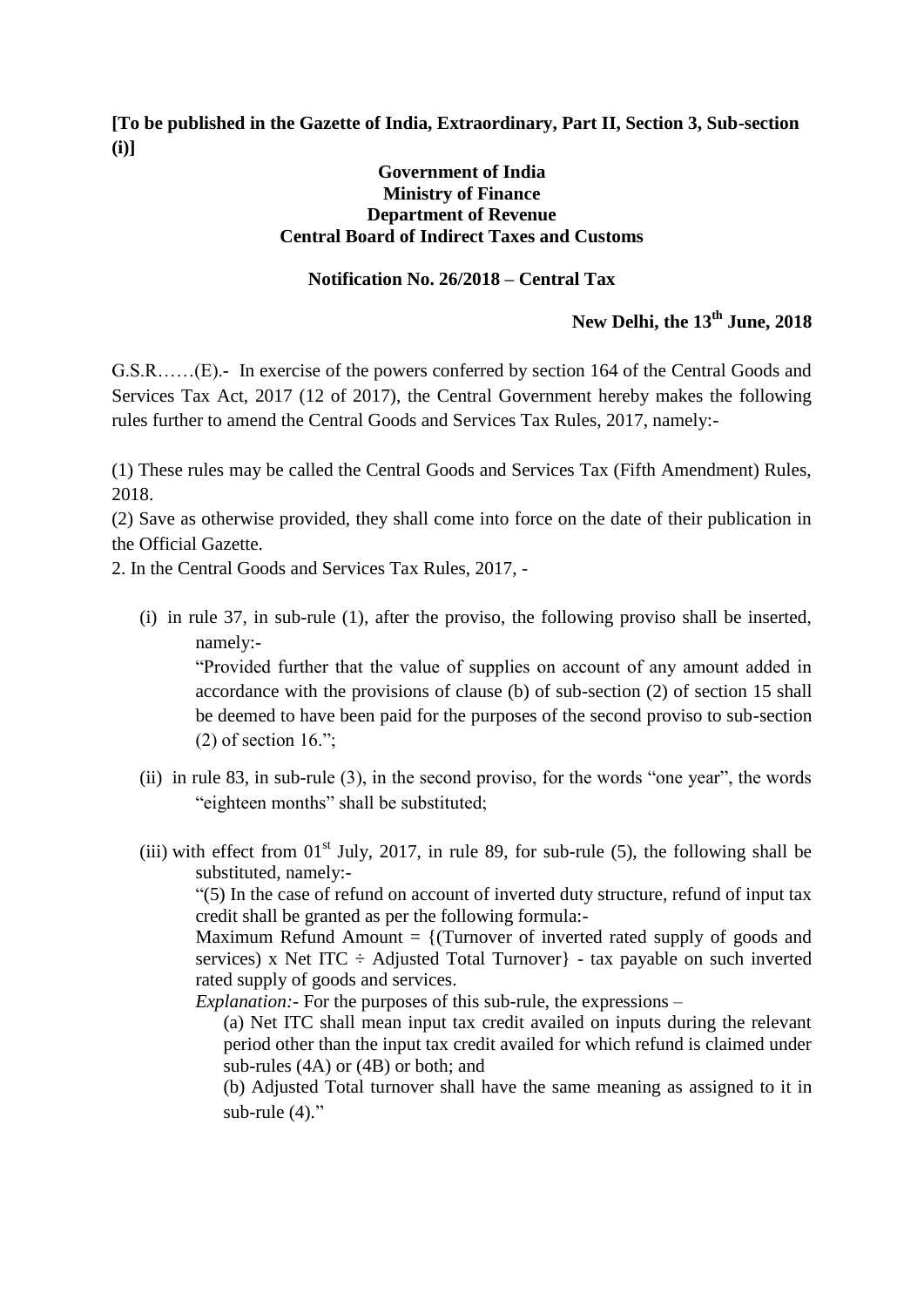- (iv) with effect from  $01<sup>st</sup>$  July, 2017, in rule 95, in sub-rule (3), for clause (a), the following shall be substituted, namely:- "(a) the inward supplies of goods or services or both were received from a registered person against a tax invoice;";
- (v) in rule 97, in sub-rule (1), after the proviso, the following proviso shall be inserted, namely:-

"Provided further that an amount equivalent to fifty per cent. of the amount of cess determined under sub-section (5) of section 54 read with section 11 of the Goods and Services Tax (Compensation to States) Act, 2017 (15 of 2017), shall be deposited in the Fund.";

(vi) in rule 133, for sub-rule (3), the following shall be substituted, namely:-

"(3) Where the Authority determines that a registered person has not passed on the benefit of the reduction in the rate of tax on the supply of goods or services or the benefit of input tax credit to the recipient by way of commensurate reduction in prices, the Authority may order-

(a) reduction in prices;

(b) return to the recipient, an amount equivalent to the amount not passed on by way of commensurate reduction in prices along with interest at the rate of eighteen per cent. from the date of collection of the higher amount till the date of the return of such amount or recovery of the amount including interest not returned, as the case may be;

(c) the deposit of an amount equivalent to fifty per cent. of the amount determined under the above clause in the Fund constituted under section 57 and the remaining fifty per cent. of the amount in the Fund constituted under section 57 of the Goods and Services Tax Act, 2017 of the concerned State, where the eligible person does not claim return of the amount or is not identifiable;

(d) imposition of penalty as specified under the Act; and

(e) cancellation of registration under the Act.

*Explanation:* For the purpose of this sub-rule, the expression, "concerned State" means the State in respect of which the Authority passes an order.";

(vii) in rule 138, in sub-rule (14), after clause (n), the following clause shall be inserted, namely:-

> "(o) where empty cylinders for packing of liquefied petroleum gas are being moved for reasons other than supply.";

(viii) in **FORM GSTR-4,** in the Instructions, for Sl. No. 10, the following shall be substituted, namely:-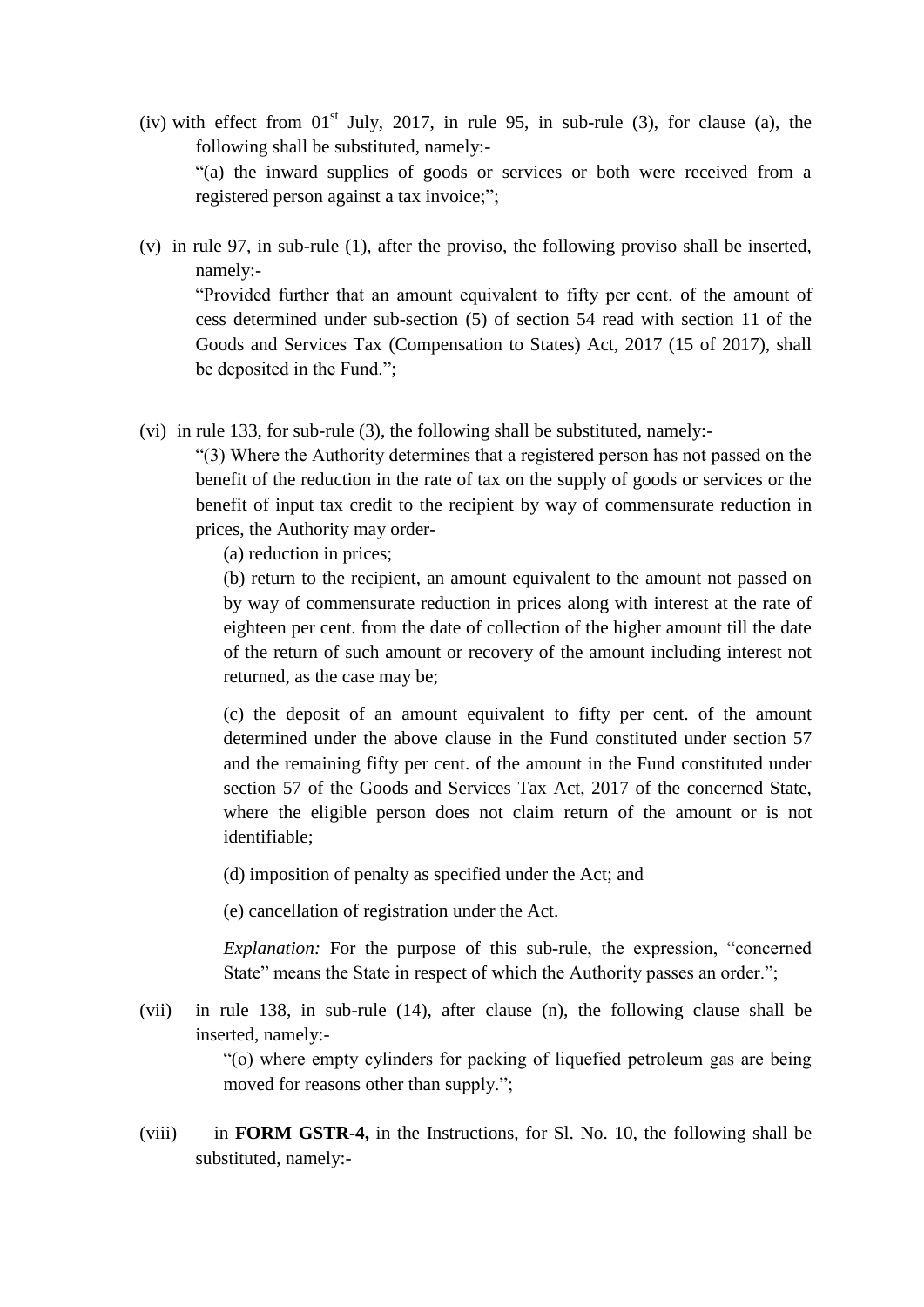"10. For the tax periods July, 2017 to September, 2017, October, 2017 to December, 2017, January, 2018 to March, 2018 and April, 2018 to June, 2018, serial 4A of Table 4 shall not be furnished.";

# $(ix)$  with effect from  $01<sup>st</sup>$  July, 2017, in **FORM GST PCT-01**, in PART B,

(a) against Sl. No. 4, after entry (10), the following shall be inserted, namely:- "(11) Sales Tax practitioner under existing law for a period of not less than five years

(12) tax return preparer under existing law for a period of not less than five years";

(b) after the **"Consent",** the following shall be inserted, namely:-

### "**Declaration**

*I hereby declare that:*

- *(i) I am a citizen of India;*
- *(ii) I am a person of sound mind;*
- *(iii) I have not been adjudicated as an insolvent; and*
- *(iv) I have not been convicted by a competent court.*";

## (x) in **FORM GST RFD-01,** in Annexure-1,

(a) for Statement 1A, the following Statement shall be substituted, namely:-

## **"Statement 1A**

[see rule  $89(2)(h)$ ]

Refund Type: ITC accumulated due to inverted tax structure [clause (ii) of first proviso to section 54(3)]

| S1<br>$\bullet$<br>$\mathbf N$<br>Ο. | Details of invoices of<br>inward supplies received |         |                |                          | Tax paid on inward<br>supplies |                    |                                                                     | Details of<br>invoices of<br>outward supplies<br>issued |          |                          | Tax paid on outward<br>supplies |                    |                                                           |
|--------------------------------------|----------------------------------------------------|---------|----------------|--------------------------|--------------------------------|--------------------|---------------------------------------------------------------------|---------------------------------------------------------|----------|--------------------------|---------------------------------|--------------------|-----------------------------------------------------------|
|                                      | <b>GSTI</b><br>N of<br>the<br>suppl<br>ier         | N<br>0. | Da<br>te       | Taxa<br>ble<br>Valu<br>e | Integra<br>ted<br>Tax          | Cent<br>ral<br>Tax | <b>State</b><br>Tax<br>/Unio<br>$\mathbf n$<br>territ<br>ory<br>Tax | N<br>0.                                                 | Da<br>te | Taxa<br>ble<br>Valu<br>e | Integra<br>ted<br>Tax           | Cent<br>ral<br>Tax | <b>State</b><br>Tax<br>/Unio<br>n<br>territ<br>ory<br>Tax |
| 1                                    | $\overline{2}$                                     | 3       | $\overline{4}$ | 5                        | 6                              | 7                  | 8                                                                   | 9                                                       | 10       | 11                       | 12                              | 13                 | 14                                                        |
|                                      |                                                    |         |                |                          |                                |                    |                                                                     |                                                         |          |                          |                                 |                    | ".<br>$\cdot$                                             |

(b) for Statement 5B, the following Statement shall be substituted, namely:-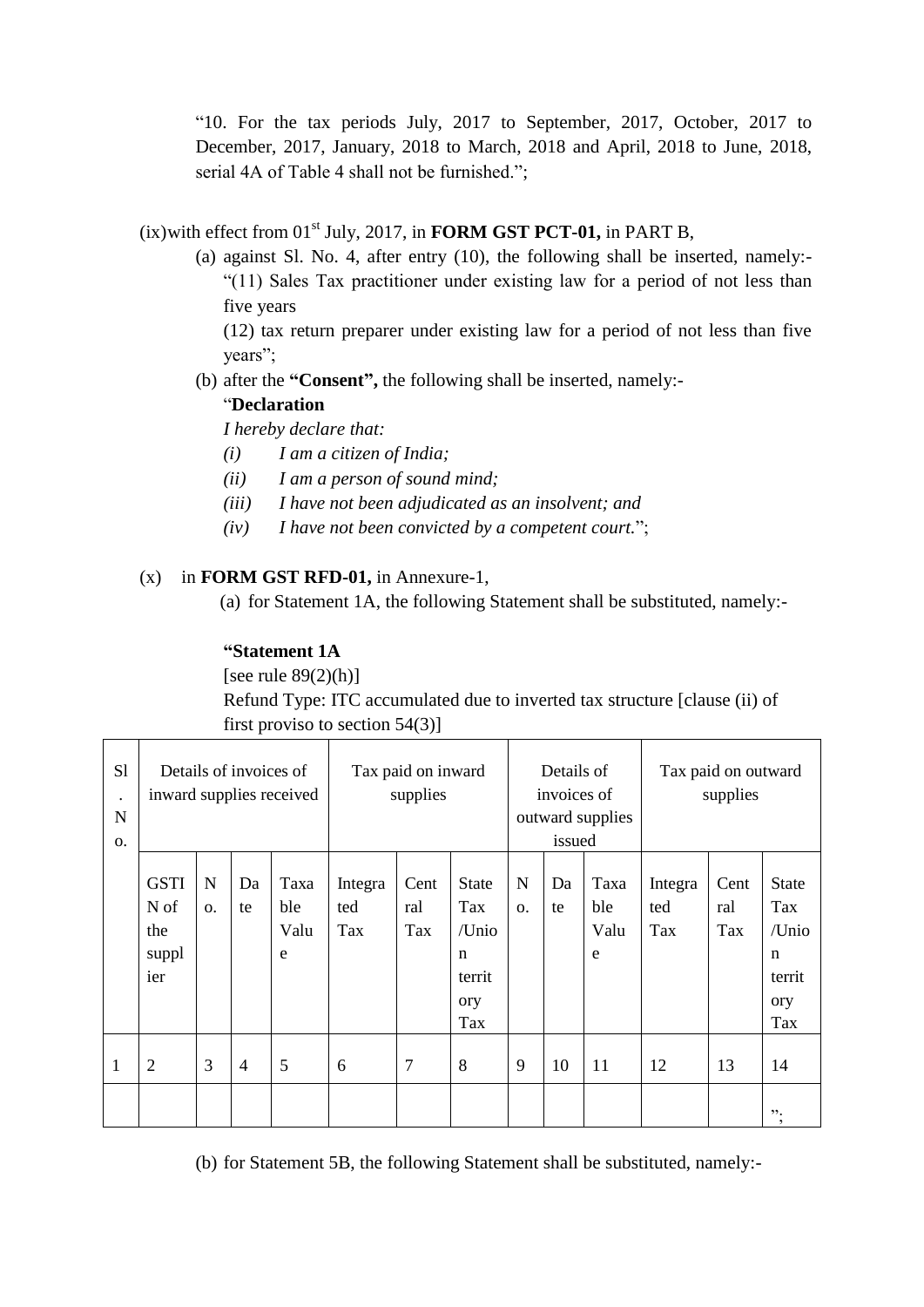## **"Statement 5B**

# [see rule 89(2)(g)]

Refund Type: On account of deemed exports

(Amount in Rs)

| S1.<br>No. |                                    |     | recipient | Details of invoices of outward supplies<br>in case refund is claimed by<br>supplier/Details of invoices of inward<br>supplies in case refund is claimed by |                          |                       | Tax paid                                 |      |
|------------|------------------------------------|-----|-----------|------------------------------------------------------------------------------------------------------------------------------------------------------------|--------------------------|-----------------------|------------------------------------------|------|
|            | <b>GSTIN</b><br>of the<br>supplier | No. | Date      | Taxable<br>Value                                                                                                                                           | Integrated<br><b>Tax</b> | Central<br><b>Tax</b> | State Tax /Union<br><b>Territory Tax</b> | Cess |
|            | 2                                  | 3   | 4         | 5                                                                                                                                                          | 6                        | 7                     | 8                                        | 9    |
|            |                                    |     |           |                                                                                                                                                            |                          |                       |                                          | .,,  |

# (xi) in **FORM GST RFD-01A,** in Annexure-1,

- (a) for Statement 1A, the following Statement shall be substituted, namely:- **"Statement 1A** 
	- [see rule 89(2)(h)]

Refund Type: ITC accumulated due to inverted tax structure [clause (ii) of first proviso to section  $54(3)$ ]

| S1<br>$\bullet$<br>$\mathbf N$<br>0. | Details of invoices of<br>inward supplies received |                |                | Tax paid on inward<br>supplies |                       |                    | Details of<br>invoices of<br>outward supplies<br>issued             |         |          | Tax paid on outward<br>supplies |                       |                    |                                                           |
|--------------------------------------|----------------------------------------------------|----------------|----------------|--------------------------------|-----------------------|--------------------|---------------------------------------------------------------------|---------|----------|---------------------------------|-----------------------|--------------------|-----------------------------------------------------------|
|                                      | <b>GSTI</b><br>N of<br>the<br>suppl<br>ier         | N<br><b>O.</b> | Da<br>te       | Taxa<br>ble<br>Valu<br>e       | Integra<br>ted<br>Tax | Cent<br>ral<br>Tax | <b>State</b><br>Tax<br>/Unio<br>$\mathbf n$<br>territ<br>ory<br>Tax | N<br>0. | Da<br>te | Taxa<br>ble<br>Valu<br>e        | Integra<br>ted<br>Tax | Cent<br>ral<br>Tax | <b>State</b><br>Tax<br>/Unio<br>n<br>territ<br>ory<br>Tax |
| 1                                    | $\overline{2}$                                     | 3              | $\overline{4}$ | 5                              | 6                     | 7                  | 8                                                                   | 9       | 10       | 11                              | 12                    | 13                 | 14                                                        |
|                                      |                                                    |                |                |                                |                       |                    |                                                                     |         |          |                                 |                       |                    | ".<br>$\cdot$                                             |